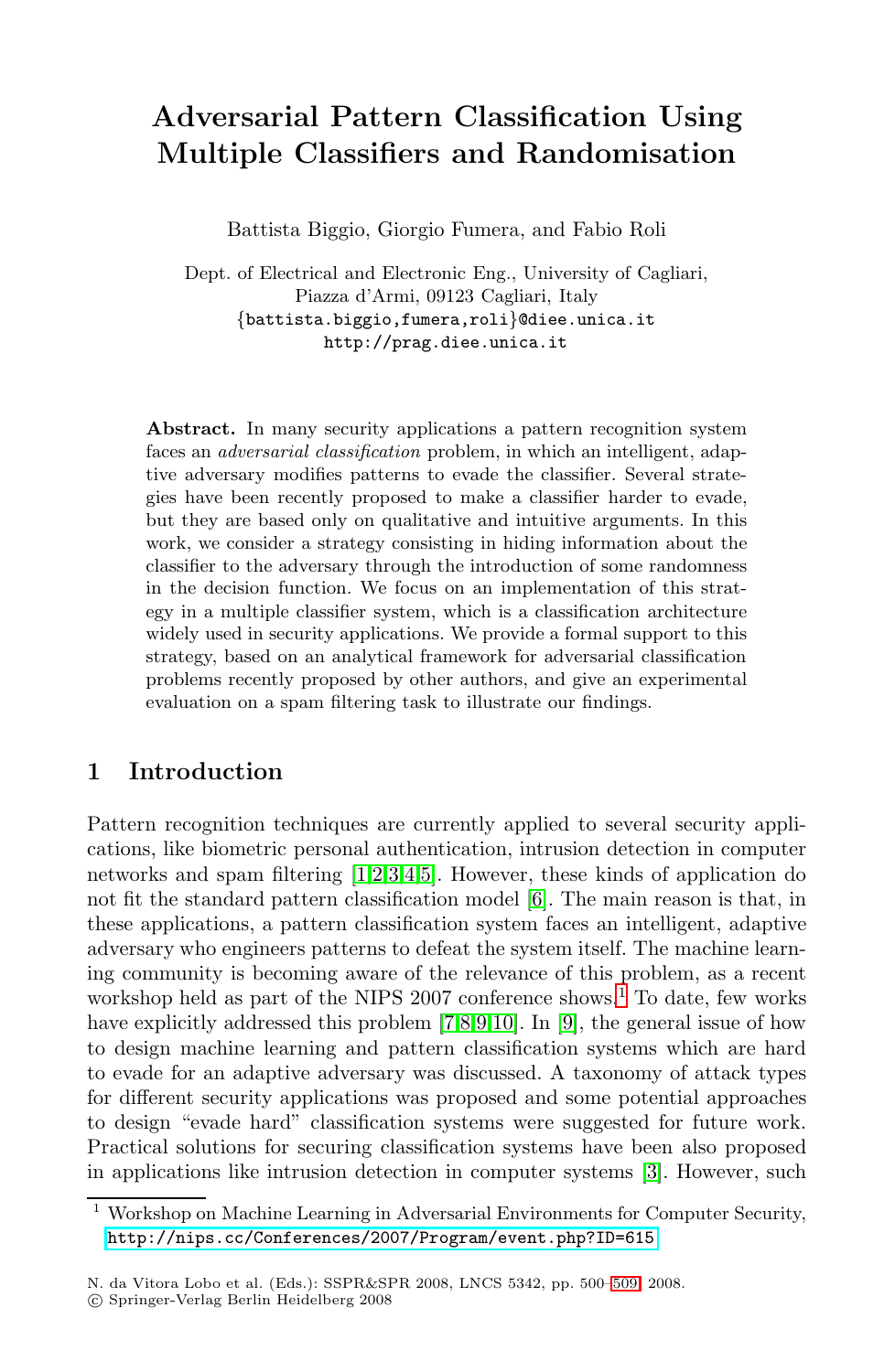solutions are indeed based on qualitative and intuitive arguments, besides the experimental evidence. In [7], the first attempt of developing an analytical framework for these kinds of problem (named *a[dve](#page-9-6)rsarial classification* problems) was made. An adversarial classification problem was formalised as a two-player game between a classifier and an adversary, in which both players try to maximise their expected utility by exploiting the knowledge they h[ave](#page-9-8) about each other. In [7] it was *formally* shown that an adversary-aware classifier can perform much better than trad[iti](#page-3-0)onal adv[ers](#page-6-0)ary-unaware classifiers.

<span id="page-1-1"></span>The aim of this work is to investigate and to provide a formal support to a new technique for designing hard to evade cl[as](#page-6-1)sifiers in adversarial classification problems, using the analytical framework developed in [7] (summarised in Sect. 2). Besides making a classifier adversary-aware, we consider the possibility of introducing some randomness in the placement of the classification boundary, which is a possible implementation of a general strategy suggested in [9], based on hiding information about the classifier to the adversary. We analyse the randomisation strategy in Sect. 3. In Sect. 4 we discuss a possible implementation using multiple classifier systems, whi[ch](#page-1-0) are widely used in security applications. We finally give an experimental validation of our findings in Sect. 5.

# **2 A Framework for Adversarial Pattern Classification**

In [7], adversarial classification problems were formalised as two-player games. Each player chooses in his ply the move which maximises his expected utility (computed for that ply only, so using a greedy strategy<sup>2</sup>), based on the knowledge he has about the other player. The classifier faces a two-class problem in which patterns can be either malicious (if they are generated by the adversary) or innocent. Patterns are represented as n-dimensional feature vectors  $x$  in a feature space  $X$ , and are viewed as instances of a random variable X generated i.i.d. from a given distribution  $P(X)$  (without loosing generality, X is assumed to be discrete in [7]). Class labels y are denoted with  $+$  (malicious) and  $-$  (innocent). It is assumed that the adversary strategy to defeat the classifier consists in defining at each move a function  $a: \mathcal{X} \to \mathcal{X}$  which modifies malicious patterns at operation phase, with the aim of making them being misclassified as innocent by the decision function constructed by the classifier at its previous move. The adversary can not modify malicious patterns at training phase, nor any innocent pattern. We point out that this assumption holds in several, but not all [r](#page-9-6)eal applications (for instance, it holds in spam filtering tasks in which classifier training is made offline on a controlled training set, while it does not hold in some intrusion detection systems trained online). The classifier strategy consists instead in constructing at each move a decision function  $y_{\rm C}: \mathcal{X} \to \{+,-\}$  which discriminates malicious and innocent patterns, taking into account the knowledge he has about modifications introduced by the adversary in his previous move. For given  $a(x)$  and  $y<sub>C</sub>(x)$ , the utility function of the adversary is defined

<span id="page-1-0"></span><sup>2</sup> As explained in [7], computing the optimal strategies according to standard game theory is intractable for a classification problem.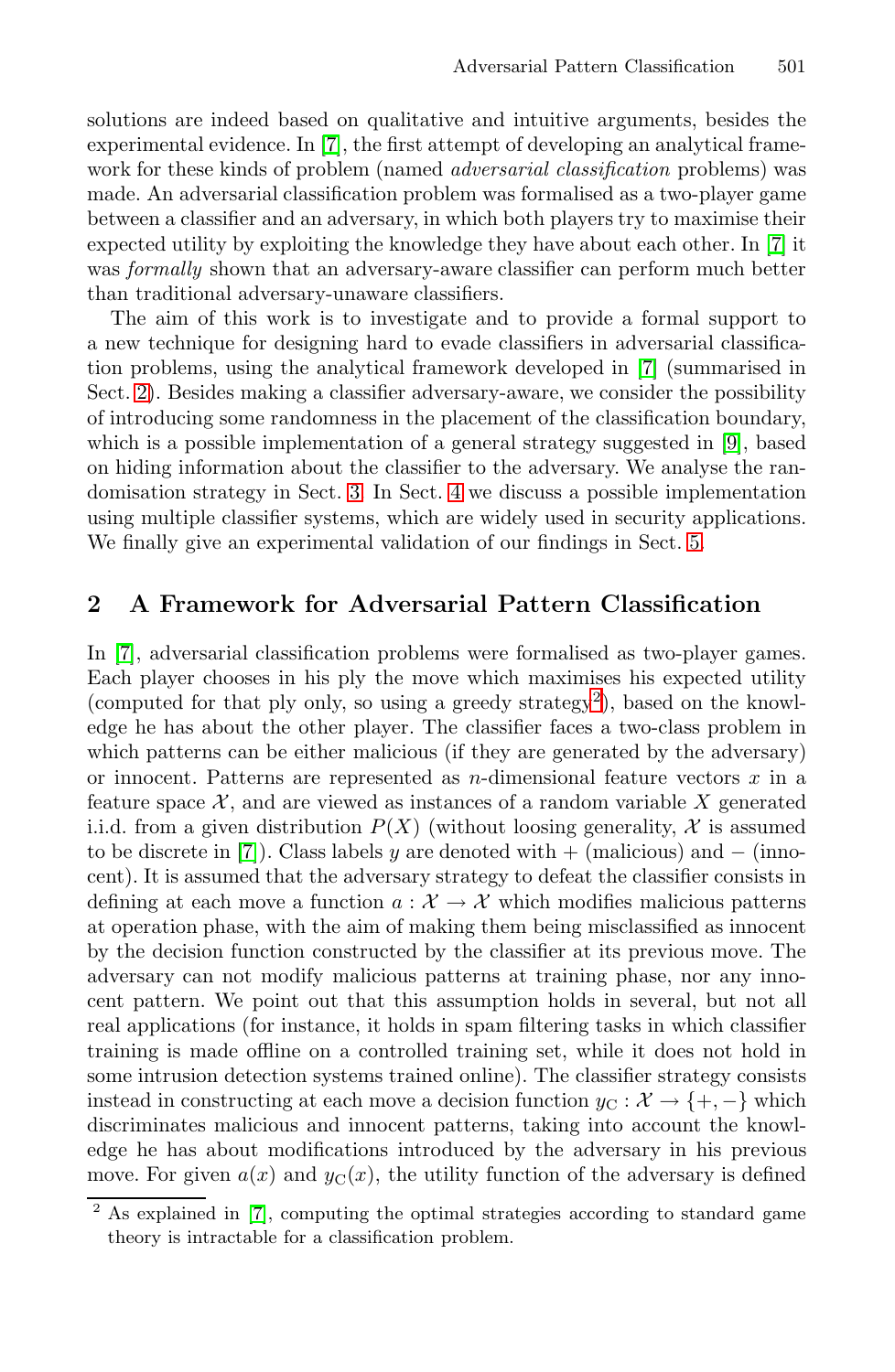<span id="page-2-0"></span>as  $U_A(x, y, a, y_C) = G_A(y_C(x), y) - W(x, a(x))$ , where  $G_A(y_C(x), y)$  is the gain accrued when a pattern  $(x, y)$  is labelled as  $y_C(x)$  (with  $G_A(-, +) > G_A(+, +)$ , since the adversary's gain is higher when a malicious pattern is mislabelled as innocent than when it is correctly classified), and  $W(x, a(x))$  is the cost faced to modify a pattern x to  $a(x)$   $(W(x, a(x)) > 0$ , if  $a(x) \neq x$ ,  $W(x, a(x)) = 0$ otherwise). The corresponding expected utility is:

$$
E[U_{A}(x, y, a, y_{C})] = \sum_{(x, y) \in \mathcal{X} \times \mathcal{Y}} P(x, y) [G_{A}(y_{C}(a(x)), y) - W(x, a(x))]. \tag{1}
$$

Analogously, th[e u](#page-9-6)tility function of the classifier is defined as  $U_{\rm C}(x, y, a, y_{\rm C}) =$  $G_{\rm C}(y_{\rm C}(a(x)), y) - \sum_{i=1}^{N} V_i$  $G_{\rm C}(y_{\rm C}(a(x)), y) - \sum_{i=1}^{N} V_i$  $G_{\rm C}(y_{\rm C}(a(x)), y) - \sum_{i=1}^{N} V_i$ , where  $G_{\rm C}(y_{\rm C}(x), y)$  is the gain defined similarly as  $G_A$  (with  $G_C(+, +) > G_C(-, +)$ , and  $G_C(-, -) > G_C(+, -)$ ), and  $V_i > 0$  is the cost of measuring the  $i$ -th feature. The expected utility is thus:

$$
E[U_{\rm C}(x, y, a, y_{\rm C})] = \sum_{(x, y) \in \mathcal{X} \times \mathcal{Y}} P(x, y) [U_{\rm C}(y_{\rm C}(a(x)), y) - \sum_{i=1}^{N} V_i].
$$
 (2)

If the adversary has complete knowledge of the decision function constructed by the classifier at the previous move [7], its optimal strategy at any given move is the function  $a(x)$  which maximises his expected utility (1):

$$
a(x) = \operatorname{argmax}_{x' \in \mathcal{X}} [G_{A}(y_{C}(x'), +) - W(x, x')],
$$
\n(3)

if  $y = +$ , while  $a(x) = x$ , if  $y = -$  (since he can modify only malicious patterns). Note that the above  $a(x)$  amounts to choose between two alternatives. The first one is to keep x unchanged, and the corresponding utility is  $G_A(+, +)$  (x is a malicious pattern correctly classified, and there is no cost since it is not modified). The second one is to modify it to some  $x' \neq x$ . The modification with the highest gain, denoted with  $x^*$ , is the one which leads to a pattern  $x^*$  misclassified as legitimate, with the minimum cost  $W(x, x^*) = \operatorname{argmin}_{x' \in \mathcal{X}} W(x, x')$ . Such modification results in a gain equal to  $G_A(-, +)-W(x, x^*)$ . It follows that the adversary will keep a malicious pattern x unchanged, if  $G_A(+,+) > G_A(-,+) - W(x,x^*),$ namely if the minimum cost required to evade the classifier is higher than the corresponding increase in the gain,  $G_A(-,+) - G_A(+,+)$ . Otherwise x would be modified to the  $x^*$  defined above. Analogously, under the assumption [th](#page-9-6)at the classifier knows the modification function  $a(x)$  devised by the adversary at his previous move, the optimal strategy of the classifier is to compute at each move the decision function  $y_{\text{C}}(\cdot)$  which maximises its expected utility (2).

Algorithms for computing the optimal strategies of adversary and classifier under the above framework strongly depend on the kind of classifier, on the kinds of feature used (for instance, on whether they are continuous or discrete), on the kinds of modification the adversary can make to malicious patterns and on the modification cost  $W(\cdot, \cdot)$ . In [7], specific algorithms were derived for the case in which the classifier is the naive Bayes. Experiments were also carried out on a spam filtering task, using features corresponding to words in the e-mail body, and assuming that the adversary can modify his e-mails by replacing words with synonyms or adding new words (these are real tricks used by spammers). These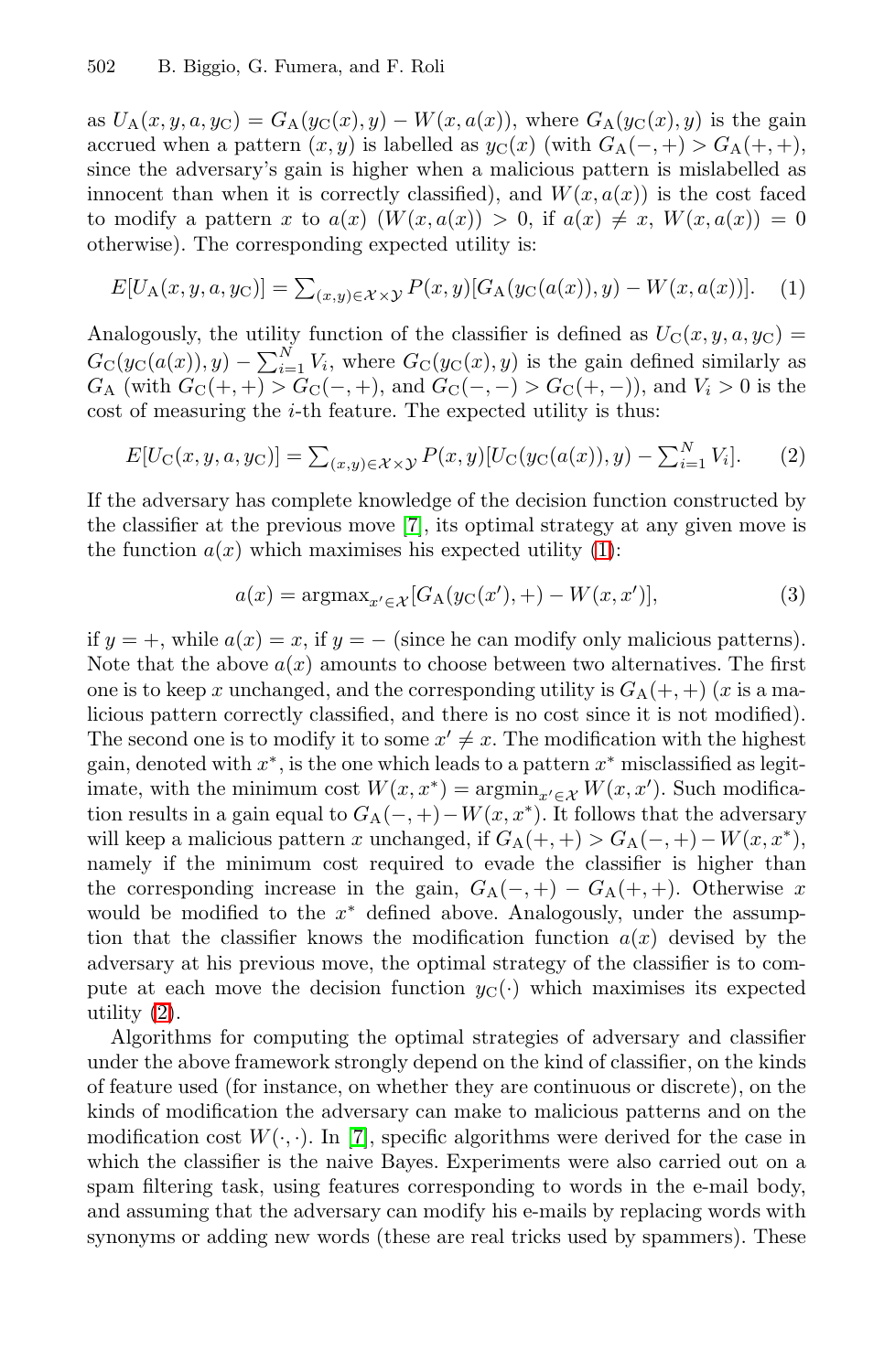experiments sho[wed](#page-9-9) that [a](#page-9-6)dversary-aware classifiers can perform much better than adversary-unaware ones designed with the traditional approach.

<span id="page-3-0"></span>In the above analytical framework the hardness of evasion of a classifier is improved by making it adversary-aware, namely modifying it according to the knowledge on the strategy currently used by the adversary to defeat it. Although in real tasks the assumption that both players have complete knowledge about each other is likely to be violated, it is plausible that they can make at least some guesses about each other parameters [7] (for instance, the adversary can try to reverse engineer the classifier [10]). Using the same framework, in the next section we will formally show that the h[ar](#page-9-8)dness of evasion can also be improved by hiding information about the decision function to the adversary.

# **3 Har[de](#page-9-6)ning Classifiers by Randomisation**

An intuitive strategy for securing a classifier (namely, making it harder to evade) is to hide information about it to the adversary. A possible implementation of this strategy was suggested with qualitative arguments in [9]: introducing some randomness in the placement of the classification boundary. This implementation was not further investigated in [9] or in other works, to our knowledge. The goal of this section is to provide a more formal support to it, based on the analytical framework of [7]. To this aim, we consider a single-shot version of the game: first, the classifier computes its decision function  $y_{\rm C}(\cdot)$  assuming that the adversary does not modify his patterns. Then the adversary computes the optimal modification function  $a(\cdot)$ . Our aim is to compare the performance of both players (their expected utility) under two conditions: when the adversary has complete knowledge about the decision function of the classifier, as in [7] (named from now on the deterministic case), and when the classifier introduces some randomness in it (the non-deterministic case). In the following we will denote quantities related to the two cases with the superscripts "det" (for "deterministic") and "rnd" (for "randomisation").

In the deterministic case the optimal strategy  $a^{\text{det}}(x)$  is the one which maximises the expected value of the utility function  $U_A^{\text{det}}(x, y, a, y_C)$  over the distribution  $P(x, y)$ , for given  $y_{\text{C}}(\cdot)$  and  $a(\cdot)$ . In the considered framework, introducing randomness in the decision function means that  $y_C(\cdot)$  becomes a random variable  $Y_{\text{C}}(\cdot)$  for the adversary. We denote with  $\mathcal{Y}_{\text{C}}$  the domain of  $Y_{\text{C}}(\cdot)$ (namely, the set of decision functions which the classifier can implement). Accordingly, in the non-deterministic case the expected utility has to be computed with respect to the distribution  $P(x, y, y<sub>C</sub>(.))$ . This distribution can be rewritten as  $P(y_C(a(x))|x, y)P(x, y)$ . Note that  $P(Y_C(a(x)) = +|x, y)$  (written in the rest of the paper as  $P(+|x, y)$  for the sake of brevity) is the probability that the classifier chooses a decision function  $y_{\text{C}}(\cdot)$  such that  $y_{\text{C}}(a(x)) = +$ (analogously for  $P(Y_C(a(x)) = -|x, y)$ ). Note that such probability is given by  $\sum_{y_C(\cdot)\in\mathcal{Y}_C} P(Y_C(\cdot) = y_C(\cdot)|x, y) \times I[y_C(a(x)), +]$ , where  $I[a, b] = 1$ , if  $a =$ b,  $I[a, b] = 0$  otherwise. Now, taking into account that the term  $W(x, a(x))$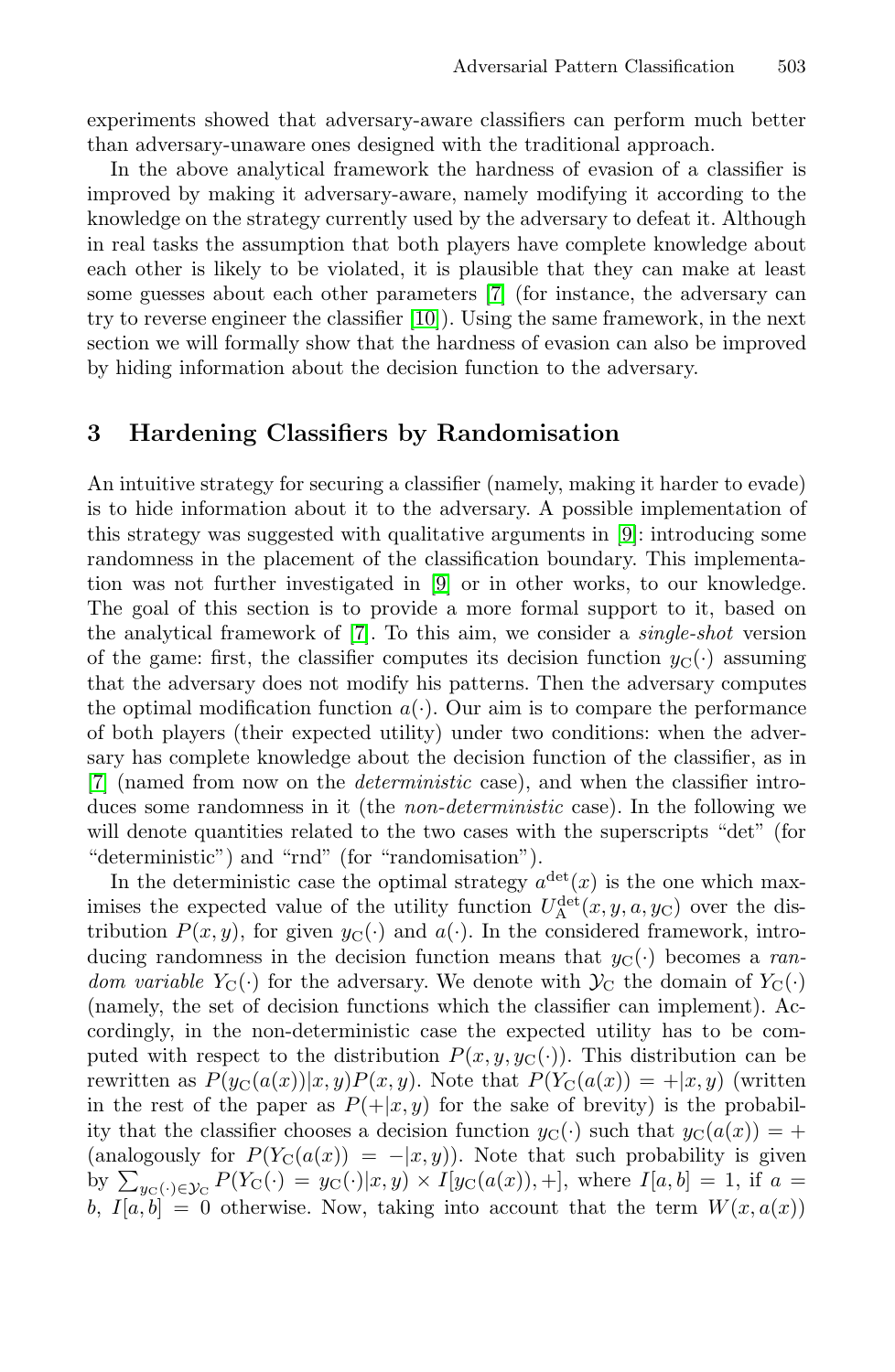<span id="page-4-0"></span>in (1) does not depend on  $y_C(a(x))$ , the expected utility  $E[U_A]$  in the nondeterministic case can be written as:

-(x,y,yC(a(x)))∈X ×Y×Y <sup>P</sup>(x, y, yC(a(x)))[GA(yC(a(x)), y) <sup>−</sup> <sup>W</sup>(x, A(x))] = -(x,y)∈X ×Y <sup>P</sup>(x, y)[P(+|x, y)GA(+, y) + <sup>P</sup>(−|x, y)GA(−, y) <sup>−</sup> <sup>W</sup>(x, a(x))]. (4)

The term between square brackets in the second row of  $(4)$  is the conditional expected utility for a given pattern  $(x, y)$ , taken over the distribution  $P(y_C(a(x)))$  $x, y$ ) (namely, over the possible realisations of the class boundary). In the determination of the optimal strategy it plays the same role as the utility function  $U^{\text{det}}_{\text{A}}(x, y, a, y_{\text{C}})$  in the deterministic case, and can be denoted here as  $U^{\text{rnd}}_{\text{A}}(x, y, a)$ : the optimal strategy  $a^{\text{rnd}}(x)$  is the one which maximises  $U_A^{\text{rnd}}(x, y, a)$ .

The two strategies  $a^{\text{det}}(x)$  and  $a^{\text{rnd}}(x)$  could be different, since the latter is chosen by maximising not the adversary's utility function for the decision function chosen by the classifier (which we denote now as  $y^*_{\mathcal{C}}(\cdot)$ ), but instead its expected utility over all the possible decision functions. This means that the adversary could make sub-optimal choices in the non-deterministic case, with respect to the tr[ue](#page-5-0) but unknown  $y_C^*(\cdot)$ , namely choices which would lead to a lower overall expected utility. More precisely, it can be easily shown (see below) that in the non-deterministic case the adversary underestimates the actual utility of each modification which evades the classifier, while he overestimates the actual utility of each modification which does not evade the classifier. This means that the adversary could make too conservative choices with respect to the optimal ones, to the extent that  $a^{\text{rnd}}(x)$  could keep unchanged some malicious pattern x correctly classified by  $y_C^*(\cdot)$ , while  $a^{\text{det}}(x)$  would allow to evade the classifier. A simple example is shown in Fig. 1. Even more,  $a^{\text{rnd}}(x)$  could modify some malicious pattern x which evades  $y_C^*(\cdot)$  (and is thus kept unchanged by  $a^{\text{det}}(x)$ ) to a pattern x' which is correctly classified by  $a^{\text{rnd}}(x)$ .

To prove the above assertion, consider any malicious pattern  $x (y = +)$ and any modification  $x'$  which evades [the](#page-9-6) classifier, namely  $y^*_{\mathcal{C}}(x') = -$ . The adversary's expected gain for x' is  $P(+|x, +)G_A(+, +) + P(-|x, +)G_A(-, +),$ while the true gain is  $G_A(-,+)$ . Since  $G_A(-,+) > G_A(+,+)$ , it follows that  $U_A^{\text{rnd}}(x, +, x') < U_A^{\text{det}}(x, +, x', y_C^*(x'))$ , namely the adversary underestimates the true utility of modifying x to x'. Instead, if x' is correctly classified  $(y_C^*(\cdot) = +)$ , then the expected gain is the same as above, while the true gain is  $G_A(+,+)$ . It follows that  $U_A^{\text{rnd}}(x, +, x') > U_A^{\text{det}}(x, +, x', y_C^*(x'))$ , namely the adversary overestimates the true utility of modifying  $x$  to  $x'$ .

To sum up, we formally showed under the framework of [7] that randomising the decision boundary makes a classifier harder to evade, since the lack of information about the exact position of the decision boundary leads the adversary to make too conservative or too risky choices when deciding whether and how to modify a malicious pattern. One could raise the objection that in real tasks the adversary hardly ever has complete knowledge about the classifier decision function, and thus in practice it always acts in the non-deterministic case. However the above analysis can be easily extended to this case, to show more generally that the classifier can benefit by increasing the level of uncertainty of the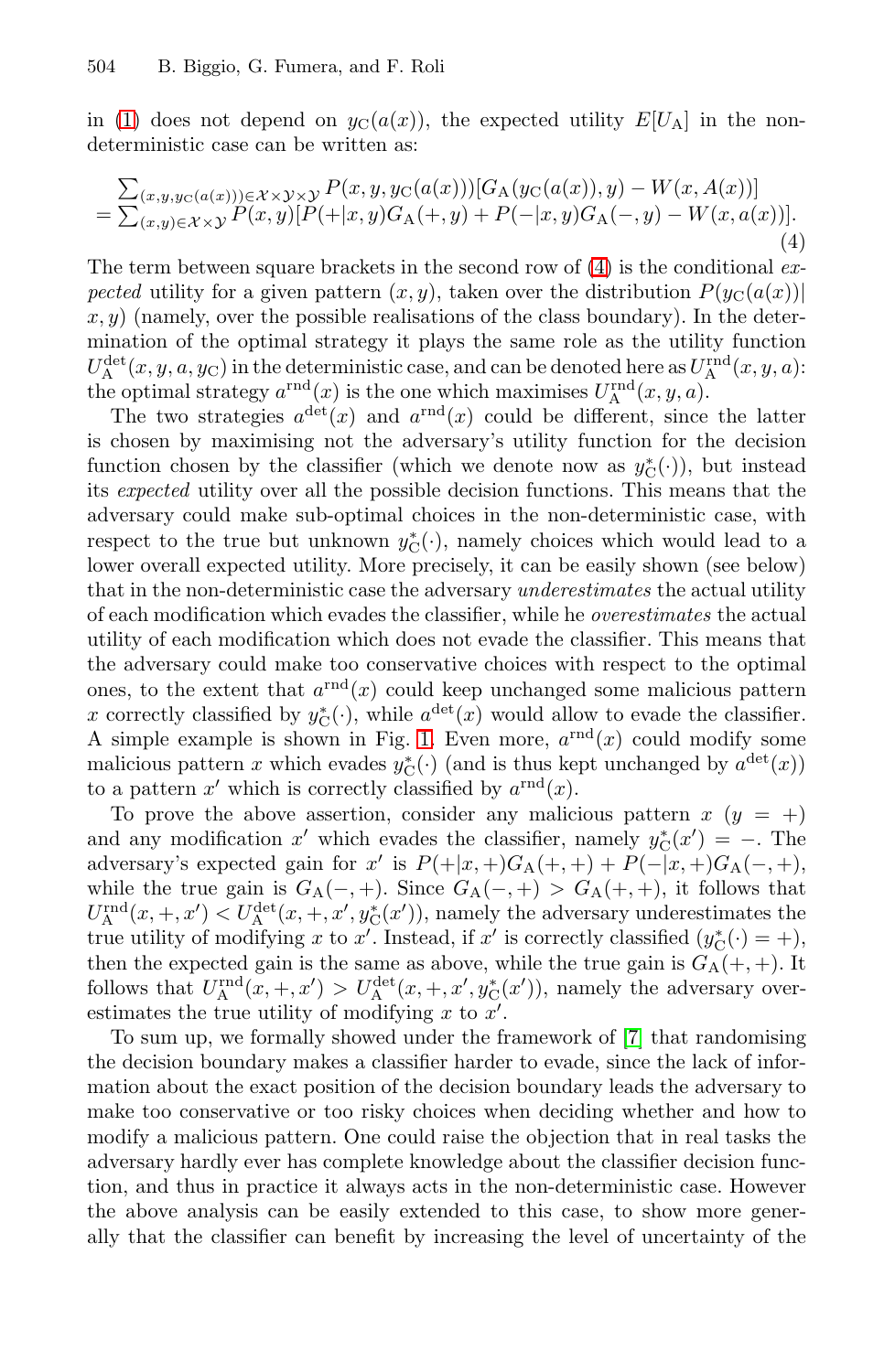<span id="page-5-0"></span>

**Fig. 1.** Example of the non-optimality of the adversary's strategy in the nondeterministic case, for a given malicious pattern  $x$  in a 2-D feature space, assuming that the adversary's cost function is proportional to the Euclidean distance:  $W(x, x') = |x - x'|$ . The classifier chooses between two equiprobable decision functions  $y_{C_1}$  and  $y_{C_2}$  (both labelling patterns lying on the right as malicious), in a 2-D feature space. According to (3), in the deterministic case (when the adversary knows which decision function is used), the optimal strategy for  $x$  requires to choose between keeping x unchanged (with a gain of  $G_A(+,+)$ ) and modifying it to  $x'_1$  (if  $y_{C_1}$  is used, with a gain  $G_A(-,+) - W(x, x_1')$  or to  $x_2'$  (if  $y_{C_2}$  is used, with a gain  $G_A(-,+) - W(x, x_2')$ ), being  $x'_1$  and  $x'_2$  the minimum cost modifications of x which allow to evade the corresponding decision function. If the adversary's gain and cost functions are the ones shown on the right, the optimal strategy against  $y_{C_1}$  is to modify x to  $x'_1$ , while against  $y_{C_2}$  is to keep x unchanged. In the non-deterministic case, patterns in the dark gray area are labeled as  $-$  by both  $y_{C_1}$  and  $y_{C_2}$ , while patterns in the white area are labeled as +: accordingly,  $P(-|,x,+)$  equals 1 in the former area and 0 in the latter. Patterns in the light gray area are labeled as  $-$  by  $y_{C_1}$  only. Since  $y_{C_1}$  and  $y_{C_2}$  are equiprobable,  $P(-|,x,+) = 0.5$  in that area. The optimal strategy in the non-deterministic case is to modify  $x$  to the pattern  $x'$  which maximises the conditional expected utility  $P(+|x,+)G_A(+,+)+P(-|x,+)G_A(-,+)-W(x,x')$ . This requires to choose between keeping x unchanged, modifying it to  $x'_1$  or modifying it to  $x'_2$  (any other choice has a higher cost but the same gain as one of these three choices). The best choice is to keep  $x$  unchanged. This means that the adversary's strategy in the non-deterministic case is optimal, only if the decision function is  $y_{C_2}$ . Otherwise the non-deterministic strategy does not allow to evade the classifier, while the deterministic strategy would have evaded it.

adversary, even starting from a non-zero uncertainty level (that is, by making  $y_{\text{C}}(\cdot)$  still "more random"). On the other hand, it should be taken into account that an excessive randomisation could lead to select a classifier with a poor performance, to the extent that the advantage attained by hiding information to the adversary is lost. A trade-off is thus necessary between these two factors. Finally, we point out that randomisation can be viewed as a strategy to further improve the hardness of evasion of an adversary-aware classifier. Indeed, the analysis of the randomisation strategy can be extended to the repeated version of the game (when players continue to move indefinitely), allowing the classifier to retrain his set of decision functions according to the knowledge about the adversary's strategy  $a^{\text{rnd}}(x)$  (not reported here due to lack of space).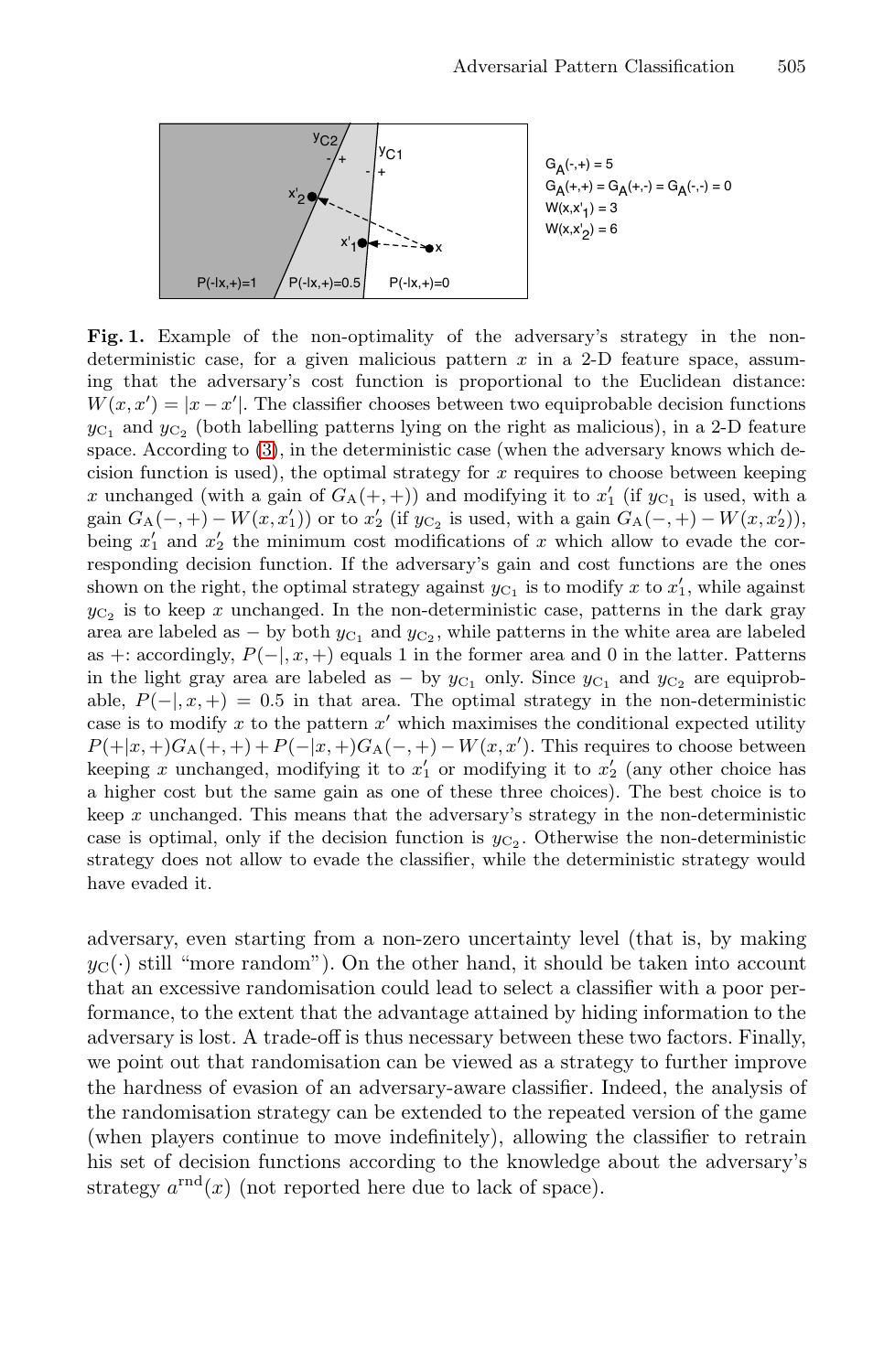# <span id="page-6-0"></span>**4 Evade Hard Multiple Classifiers Based on Randomisation Strategy**

In real tasks the randomisation approach described in Sect. 3 can be implemented in several ways. It is important to un[der](#page-9-1)[st](#page-9-2)[an](#page-9-0)d that in the considered framework introducing randomness means preventing the adversary from having exact knowledge about one or more parameters involved in the design of the decision function. This can be achieved, for instance, tuning the classifier to a training set unknown by the adversary, or using some randomly selected parameter in the training phase (like the initial weights of a neural network). We propose here a specific implementation based on the use of MCSs. The reason is that MCSs tur[n ou](#page-9-11)t to be particularly suited in security applications as an alternative to the approach based on a "monolithic" classifier [2,3,1]. They are typically used for fusing classifiers each trained on a distinct feature-vector representation of patterns. The main motivations are derived from the field of classifier ensembles. It is indeed known that, if different sets of heterogeneous and loosely correlated features are available (as happens for IDSs), combining the outputs of different classifiers trained on different feature sets can be more effective than designing a single classifier in the feature space made up of all the available features (see for instance [11]). Moreover, if the overall number of features is large, such a single classifier would be more prone than a classifier ensemble to the so-called curse of dimensionality problem. Besides this, the MCS architecture is exploited (although often implicitly) in many commercial and open source spam filters and intrusion [det](#page-9-12)ection systems. Such kinds of syst[em](#page-9-13) are usually made up of a set of independent modules which process a given subset of features, often focused on specific characteristics of malicious or innocent patterns, and provide a score denoting the likelihood that the input pattern is malicious. The final decision is then taken by fusing the scores with some combining function.

<span id="page-6-1"></span>In this context, we point out that randomisation can be easily implemented exploiting one of the several techniques for constructing [cl](#page-6-1)assifier ensembles, which are indeed based on randomisation like, for instance, bagging [12] and the random subspace method [13]. A concrete example of a security system with an MCS architecture is the SpamAssassin spam filter, in which filtering modules are provided with a default scoring system and the final decision is taken by thresholding the sum of the scores. However the user can modify the weights assigned to each module, for instance by tuning them to a given training set of legitimate and spam e-mails. Randomisation can be easily implemented here as the choice of a particular set of weights different than the default one. In sect. 5 we will present an experimental evaluation of the randomisation approach based on MCSs on a spam filtering task, using the SpamAssassin filter as the classifier.

### **5 Experimental Results**

In this section we give an experimental evaluation on a spam filtering task of the effectiveness of class boundary randomisation for making a classifier harder to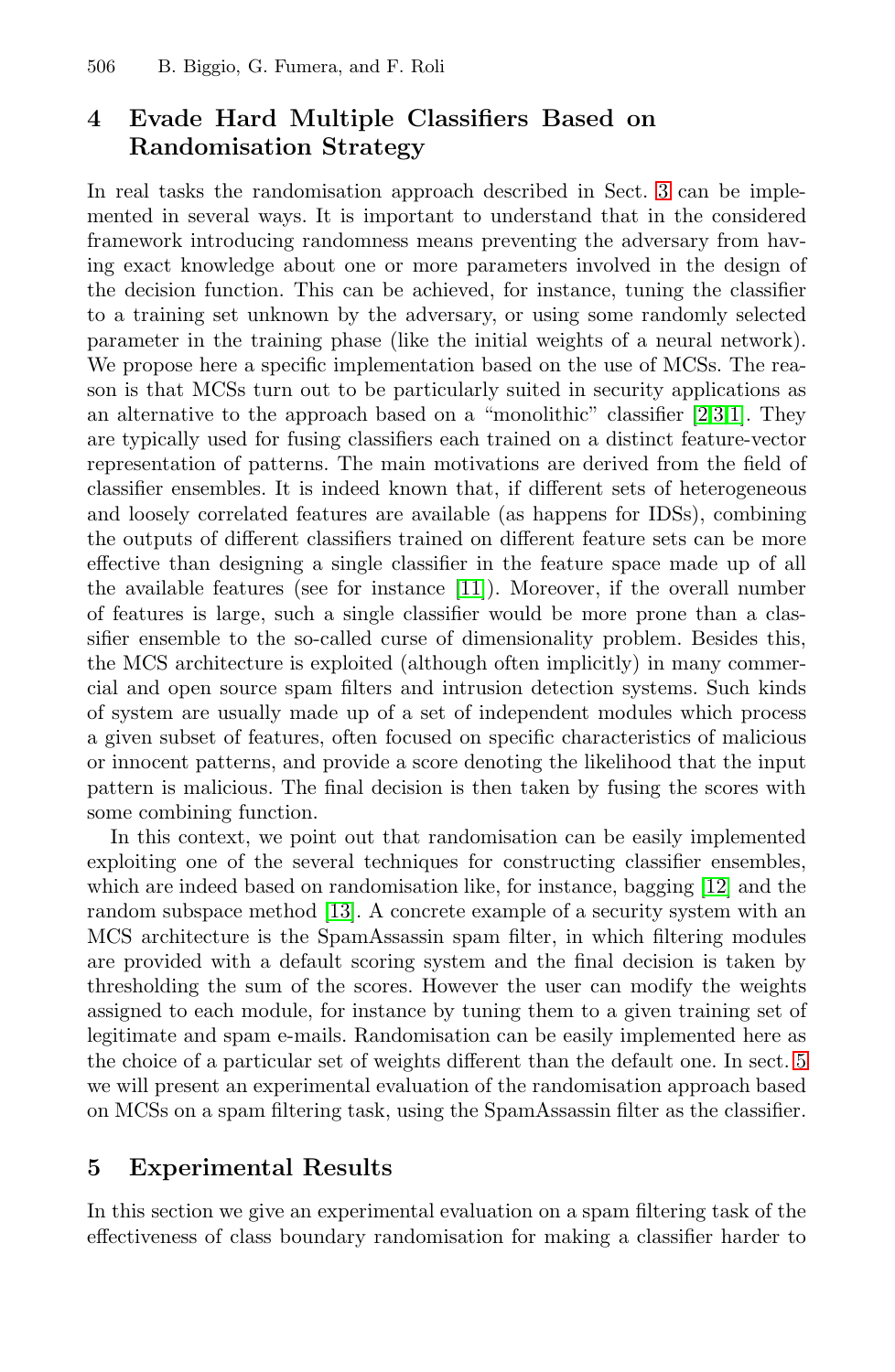evade. We used the publicly available TREC 2007 data set,<sup>3</sup> made up of  $25,220$ legitimate and 50,199 spam e-mails. We used SpamAssassin as the classifier in its default configuration (all the available 619 different filtering rules were used, with their default scoring, and the decision threshold on the sum of the scores was set to 5), except for the embedded naive Bayes classifier, which was trained on the first 10,000 e-mails of the data set (in chronological order). We assumed that the adversary knew the decision threshold and the score produced by each module for any malicious pattern x. The randomisation was implemented as described in Sect. 3, by assigning different weights to each module. The weights were obtained using a support vector machine (SVM) classifier with linear kernel, trained on the scores produced by each filtering rule on 1,000 e-mails randomly drawn using the bootstrap technique from the 10,001st to 20,000th e-mails of the data set (the training set size of 1,000 was chosen since it provided a good trade-off between the uncertainty level of the adversary and the discriminant capability of the classifier). We computed 100 different sets of weights, and assumed that the classifier can choose one of them with identical probability. [We](#page-7-0) also assumed that the adversary knew each set of weights and the fact that they are equiprobable.

Given that it was unfeasible to devise r[ea](#page-1-1)l modifications to the e-mails, tailored to each of the 619 filtering rules, we choose to simulate the effects of modifications by assuming that the adversary can arbitrarily reduce the score of each module. More precisely, let us denote with  $x_i$  the feature-vector representation of a given e-mail used by the *i*-th filtering rule, and with  $s_i(x_i)$  the corresponding default score. We assumed that the adversary can modify any given spam e-mail  $x_i$  to any  $x_i'$  corresponding to any feasible value of the score such that  $s_i(x_i) < s_i(x_i')^4$ (note, however, that a modification is actually made by the adversary only if its cost is lower than the utility gain, as explained in Sect. 2). This simplifying assumption is in favour of the adversary, since we are not setting any constraint on how it can modify real spam e-mails. Given that it was also difficult to estimate the cost of modifications (or at least their relative difficulty) which allow to reduce the scores of the different modules, the modification cost  $W_i(x_i, x'_i)$ for each module was assumed to be equal to the difference between the scores  $s_i(x_i)$  and  $s_i(x_i)$  (which is always non-negative). Thus the total cost  $W(x, x')$ is given by  $\sum_{i=1}^{619} [s_i(x_i) - s_i(x'_i)]$ . This is based on t[he](#page-4-0) reasonable assumption, in absence of more precise information, that attaining a higher score reduction requires a higher cost.

<span id="page-7-0"></span>[The experiments were made usi](http://plg.uwaterloo.ca/~gvcormac/treccorpus07/)ng the single-shot game setting explained in Sect. 3. Training the classifier corresponds to choose one out of the 100 weight sets. In the deterministic case, the adversary knows which weight set was chosen, and thus the corresponding decision function, and computes its optimal strategy  $a^{\text{det}}(\cdot)$  against that function. In the non-deterministic case, he has to compute the optimal strategy  $a^{\text{rnd}}(x)$  based on the distribution  $P(y_C|x, y)$  (see (4)). He evaluates such distribution based on the knowledge that one of the 100 possible

<sup>3</sup> http://plg.uwaterloo.ca/<sup>∼</sup>gvcormac/treccorpus07/

<sup>&</sup>lt;sup>4</sup> Note that almost all SpamAssassin filtering modules output discrete scores, often binary-valued.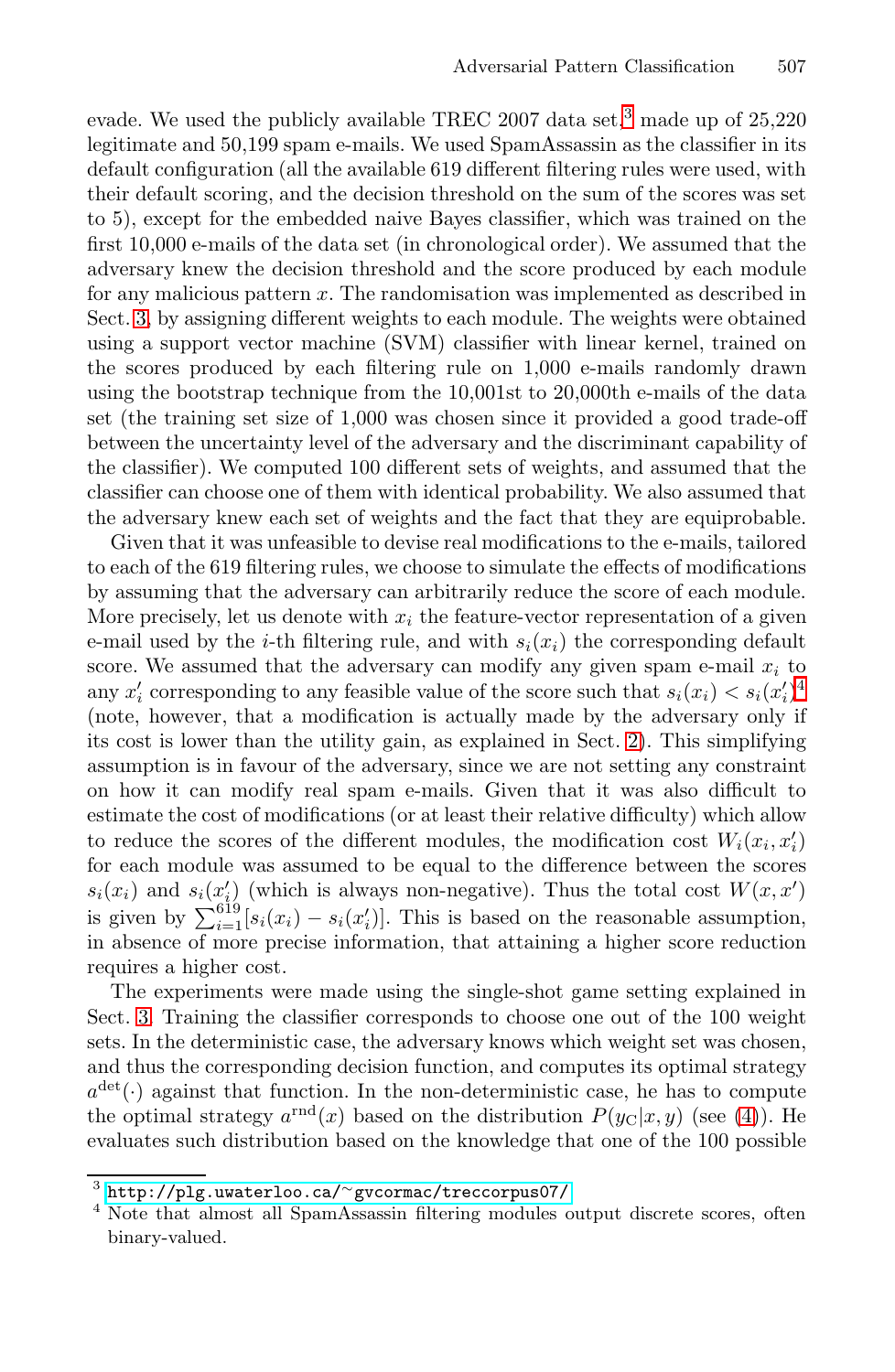<span id="page-8-1"></span>**Table 1.** First row: SpamAssassin results on the 55.419 testing e-mails are shown for reference. Rows 2 and 3: average and standard deviation (between parentheses) of the expected utility of the adversary  $(E[U_A])$  and of the classifier  $(E[U_C])$ , and of the percentage of false positive  $(FP)$  and false negative  $(FN)$  error rates. The superscripts 'det' and 'rnd' denote respectively the deterministic and non-deterministic case. Second row: the adversary does not modify malicious instances. Third row: the adversary modifies malicious instances according to the optimal strategy.

| $E[U_{\rm A}]^{\rm det}$ |        | $E[U_{\rm A}]^{\rm rnd}$ $E[U_{\rm C}]^{\rm det}$ |                          | $E[U_{\rm C}]^{\rm rnd}$ $FN^{\rm det}(\%)$ $FN^{\rm rnd}(\%)$ $FP (\%)$                         |            |            |
|--------------------------|--------|---------------------------------------------------|--------------------------|--------------------------------------------------------------------------------------------------|------------|------------|
| 0.49                     | $\sim$ | 0.65                                              | $\overline{\phantom{a}}$ | 9.78                                                                                             | $\sim$ $-$ | 0.15       |
| 0.05(0.04)               | $\sim$ | 1.67(0.38)                                        | $\sim$                   | 0.97(0.81)                                                                                       | $\sim$     | 0.69(0.37) |
|                          |        |                                                   |                          | $0.98$ (0.13) $0.56$ (0.05) $1.30$ (0.41) $1.46$ (0.38) $19.55$ (2.56) $11.21(1.05)$ 0.69 (0.37) |            |            |

and equiprobable weight sets was chosen. Note that, in our experimental setting, computing the optimal strategy amounts to evaluating, for each set of scores  $s = (s_1(x_1), \ldots, s_{619}(x_{619}))$  corresponding to a given e-mail, the maximum of  $U^{\text{det}}_{\mathcal{A}}(s, s')$  and  $U^{\text{rnd}}_{\mathcal{A}}(s, s')$  (defined in Sect. 3) for all possible combinations of score values of the filtering rules.<sup>5</sup> We then computed the performance of both players both in the deterministic and non-deterministic case as their average expected utility over the 100 possible decision functions, evaluated on the last 55,419 e-mails of the data set (the ones not used for training). The optimal strategy of the adversary was computed on the same 55,419 e-mails. We used the following utility functions:  $G_A(-,+) = 5, G_A(+,+) = G_A(-,+) = G_A(-,-) =$ 0 (namely, the adversary gains 5 if it evades the classifier, and 0 if a spam e-mail is correctly classified, or whatever happens to legitimate e-mails),  $G_{\rm C}(-,+)$  $-1, G_C(+, -) = -100, G_C(+, +) = G_C(-, -) = 1$  (namely, the classifier looses 1 for misclassifying a spam e-mail as legitimate, he looses 100 for misclassifying a l[eg](#page-8-1)itimate e-mail as spam, and gains 1 for correct classifications, taking into account the fact that in spam filtering false positive errors are much more costly than false negative ones. According to the above  $G_{\rm C}$ , the SVM classifier used for determining the weights of the filtering rules was trained with imbalanced error costs (1 for false negative and 100 for false positive errors). We did not consider the cost the classifier faces for measuring features, given that it was a constant term in these experiments.

<span id="page-8-0"></span>The expected utilites and the false positive and false negative error rates are reported in Table 5, together with the results of the default SpamAssassin configuration for reference. The second row shows values corresponding to the deterministic case (average and standard deviation over the 100 sets of weights), when the adversary does not modify malicious patterns. The third row shows the values corresponding to the deterministic case (averaged as explained above) and the non-deterministic case (average and standard deviation over the 100 sets of weights). It can be seen that, in the deterministic case, the expected utility of the adversary exhibits a very large increase attained by modifying malicious pattern

<sup>5</sup> It was possible to carry out an exhaustive search, as most SpamAssassin filtering modules have binary scores.